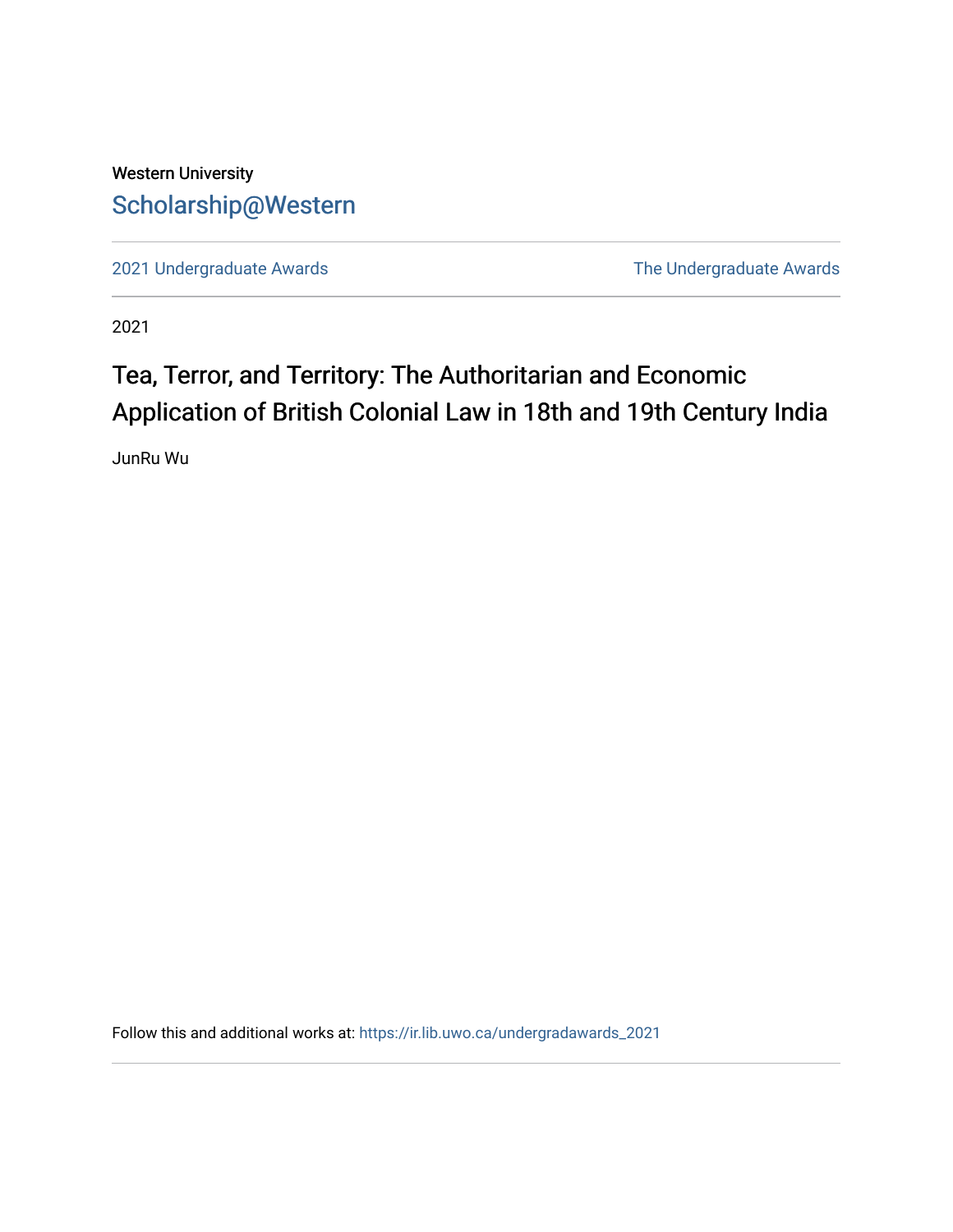## Tea, Terror, and Territory: The Authoritarian and Economic Application of British Colonial Law in  $18<sup>th</sup>$  and  $19<sup>th</sup>$  Century India

JunRu Wu

History 4410G Word Count: 3000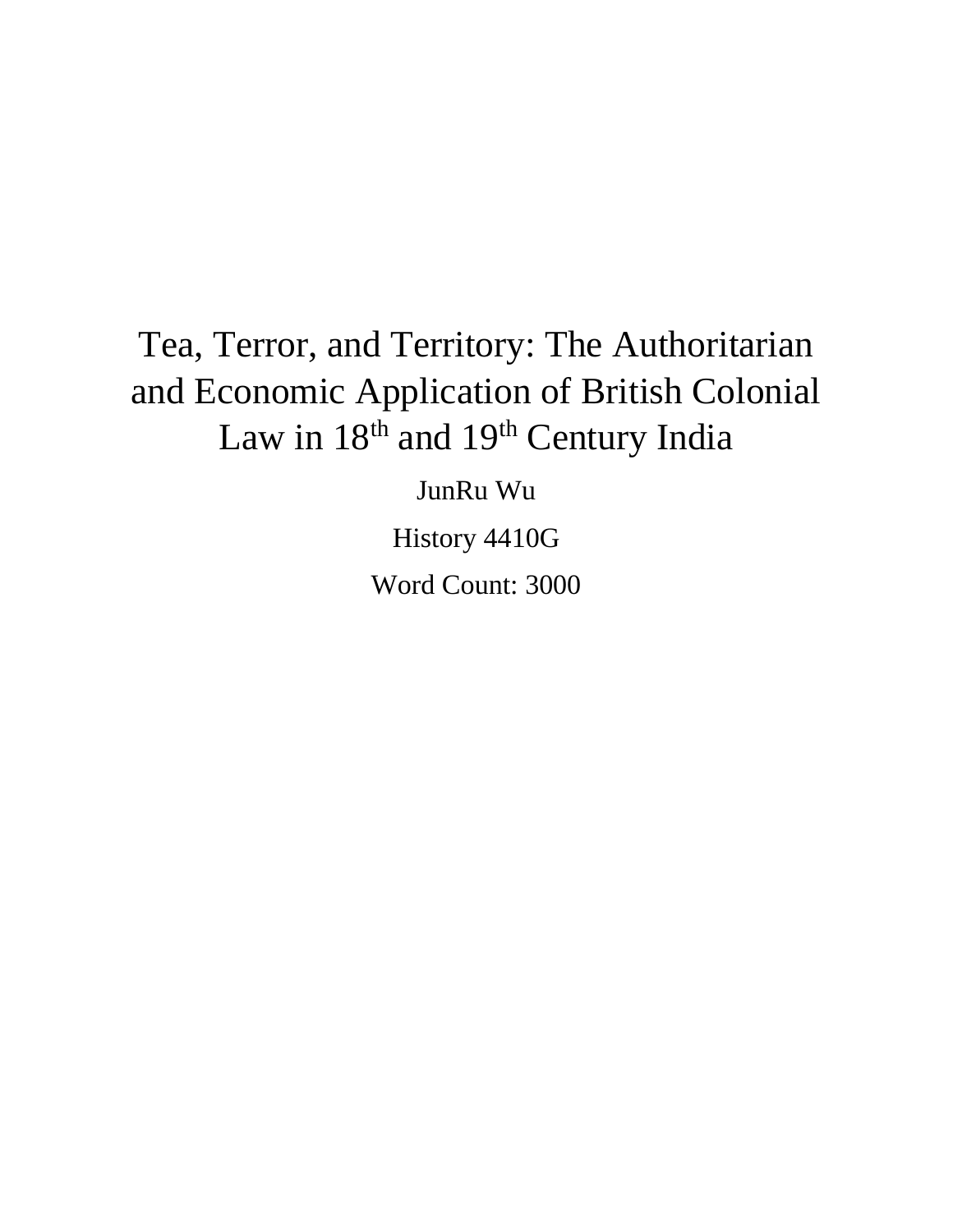While domestic laws within England during the  $18<sup>th</sup>$  and  $19<sup>th</sup>$  centuries were quintessential to domestic peace, it was not the only application of the law as power in the British Empire. The empire, spanning several continents, had many colonial establishments where the rule of law was just as important to uphold as it was in England. In colonial India, the law was used as a tool of authority in order to regulate the Indian populace into obeying the rules of the British Empire. A study of the labor laws within tea production territory in the province of Assam and the authorization of law as a criminal deterrence in the fringe province of Punjab illustrate that the British colonial law in India was not one of judicial equity, but that which regulated the interests of the colonizing empire.

Prior to the ownership of India under the British Crown, the East India Trading Company held most political, administrative, and economic rights over occupied regions of India. In order to facilitate this governance in the  $18<sup>th</sup>$  century, the company vouched for a form of law which saw the incorporation of both British common law alongside the judicial structures of Hindu and Muslim law.<sup>1</sup> If legal infractions had occurred, the offender in question would be trial in accordance to the pluralist legal structure. By the  $19<sup>th</sup>$  century however, the crown authorities pushed for the comprehensive merger of all legal systems into British common law. The movement from a legal pluralist system of law into one governed by British common law is indictive of the shifting social power structure within the Indian continent. Centralized British bureaucratic control was enforced for two important purposes. First, was the preservation of colonial authority, as a rigid judicial structure allowed the effective enforcement of imperial dogma within a distant colony. Stature passed in 1784 saw an extension of British Parliament authority concerning the rule of India. Compared to the Regulating Act of 1773, The East India Company Act of 1784 saw the termination of political and administrative privileges of the East Indian Trading company within Company lands.<sup>2</sup> The continuous diminishing of the East India Trading Company's power would finally be consolidated in the Government of India Act of 1858, in which all company territory within India would be ceded to political, administrative, and economic control of the crown.<sup>3</sup> This sudden shift in policy should not be shocking, as decades before this Parliament had already saw the steady influence of crown authority seep into India.

On July 10, 1833, a young English Lawyer named Thomas Babington Macaulay presented a brilliant oration on the role of British colonizers within India. In line with the tightening administrative grasp the crown had over the country, Macaulay wrote, "to give good government to a people whom we cannot give a free government."<sup>4</sup> He vocalized his support for a codified law system enforced by the English colonial government in India as the greatest form of good that the English could offer.

<sup>&</sup>lt;sup>1</sup> Benton, Lauren A. Law and Colonial Cultures: Legal Regimes In World History, 1400-1900. Cambridge: Cambridge University Press, 2004. https://hdl-handle-net.proxy1.lib.uwo.ca/2027/heb.30961. EPUB. Pg. 135-143

<sup>2</sup> East India Company Act 1784, 24 Geo. 3 Sess. 2 c. 25

<sup>3</sup> Government of India Act 1858, 21 & 22 Vict. c. 106

<sup>4</sup> "A Speech Delivered in the House of Commons on the 10th of July 1833," in Lord Macaulay, *The Miscellaneous Writings and Speeches of Lord Macaulay* (London: Longmans, Green & Co., 1889)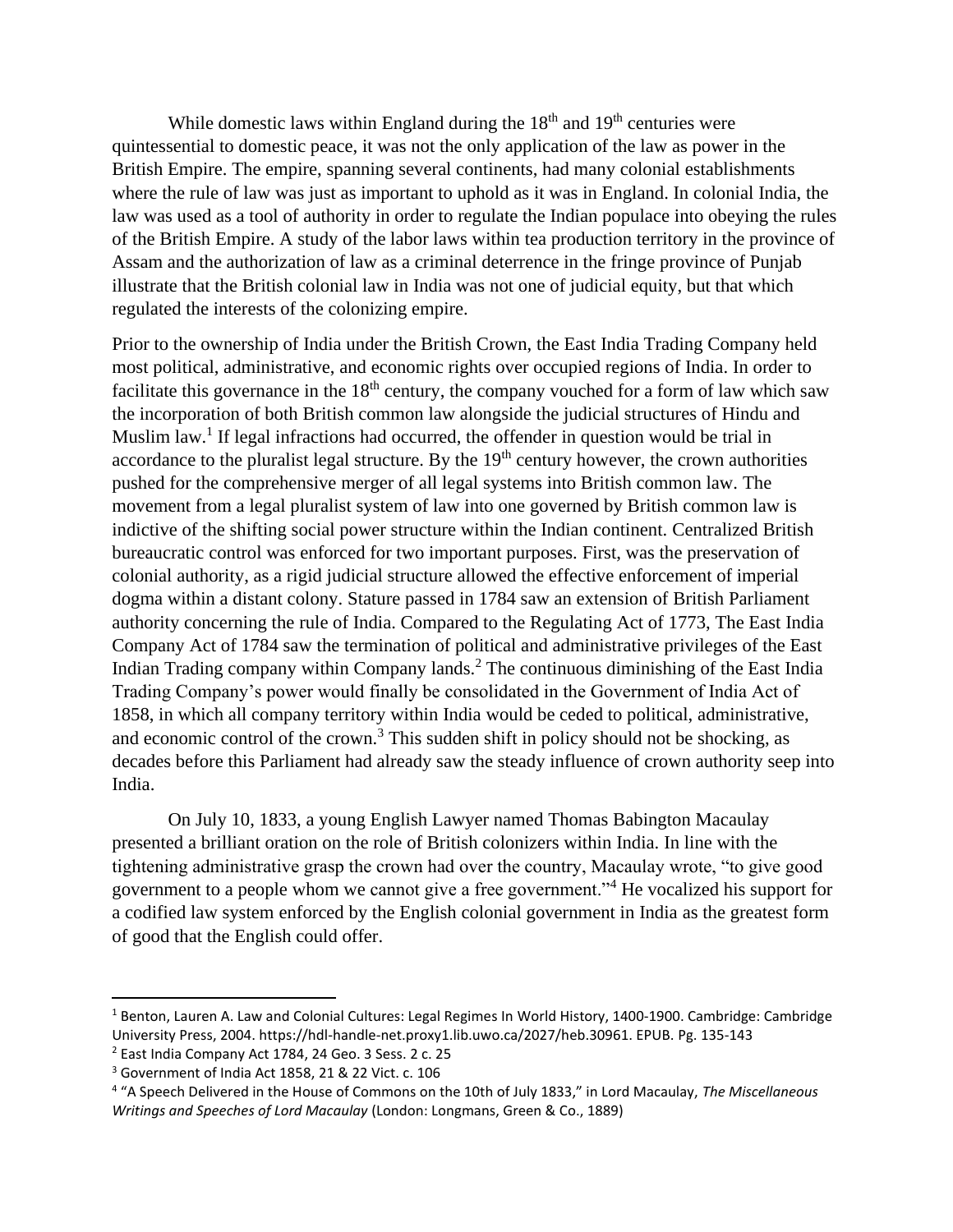*A code is almost the only blessing—perhaps it is the only blessing which absolute governments are better fitted to confer on a nation than popular governments. The work of digesting a vast and artificial system of unwritten jurisprudence, is far more easily performed, and far better performed by few minds than by many—by a Napoleon than by a Chamber of Deputies and a Chamber of Peers—by a government like that of Prussia or Denmark, than by a government like that of England. A quiet knot of two or three veteran jurists is an infinitely better machinery for such a purpose than a large popular assembly divided, as such assemblies almost always are, into adverse factions. This seems to me, therefore, to be precisely that point of time at which the advantage of a complete written code of laws may most easily be conferred on India. It is a work which cannot be well performed in an age of barbarism—which cannot without great difficulty be performed in an ago of freedom. It is the work which especially belongs to a government like that of India—to an enlightened and paternal despotism.<sup>5</sup>*

The framework in which Macaulay presents this concept of paternal despotism is like that of a parent talking to a spoiled child. Yet one can derive the implicit meaning conferred within his announcement; executive crown authority was needed to exercise absolute law over India to ensure the continued security of colonial and economic interests. It is of little wonder that Macaulay eventually contributed to the formation of the Indian Penal Code in 1860, an amalgamation of British law concerning the legal issues issues which may arise in the Indian colonies.<sup>6</sup> By the mid-19<sup>th</sup> century, the legal pluralism form of law favored by the company was not so subtly overturned in favor of a more direct method of control, perhaps overtly signified with the signing of the Colonial Laws Validity Act in 1865, directly writing,

*"Any Colonial Law which is or shall be in any respect repugnant to the Provisions of any Act of Parliament extending to the Colony to which such Law may relate, or repugnant to any Order or Regulation made under Authority of such Act of Parliament, or having in the Colony the Force and Effect of such Act, shall be read subject to such Act, Order, or Regulation, and shall, to the Extent of such Repugnancy, but not otherwise, be and remain absolutely void and inoperative."<sup>7</sup>*

Parliamentary actions spoke volumes about the shifting domestic attitude towards foreign land occupation not just in India, but the other colonial establishments. By the integration of colonial law into the English judicial structure, the crown would have more control over foreign territories.

The unification of legal pluralism with the English common law should not be mistaken for a case of truly equitable judicial justice. Rather, it was simply an existing framework for which to expand upon when dealing with the unique socio-economic conditions of managing a colonial state. The liberal legal, judicial, and administrative systems which governed and structured rule abroad was different from the analogous system present in the home country. Partha Chatterjee, political theorist, elaborates by framing this idea as "rule of colonial difference", in which colonized subjects were seen as inferiors to their governing European

<sup>&</sup>lt;sup>5</sup> Hansard's. Third Edition., Volume 19, 531

 $6$  Kolsky, Elizabeth. "Codification and the Rule of Colonial Difference: Criminal Procedure in British India." Law and History Review 23, no. 3 (2005): 631-83. Accessed April 2, 2021[. http://www.jstor.org/stable/30042900.](http://www.jstor.org/stable/30042900) Pg 632

<sup>7</sup> Colonial Laws Validity Act 1865, 28 & 29 Vict. c. 63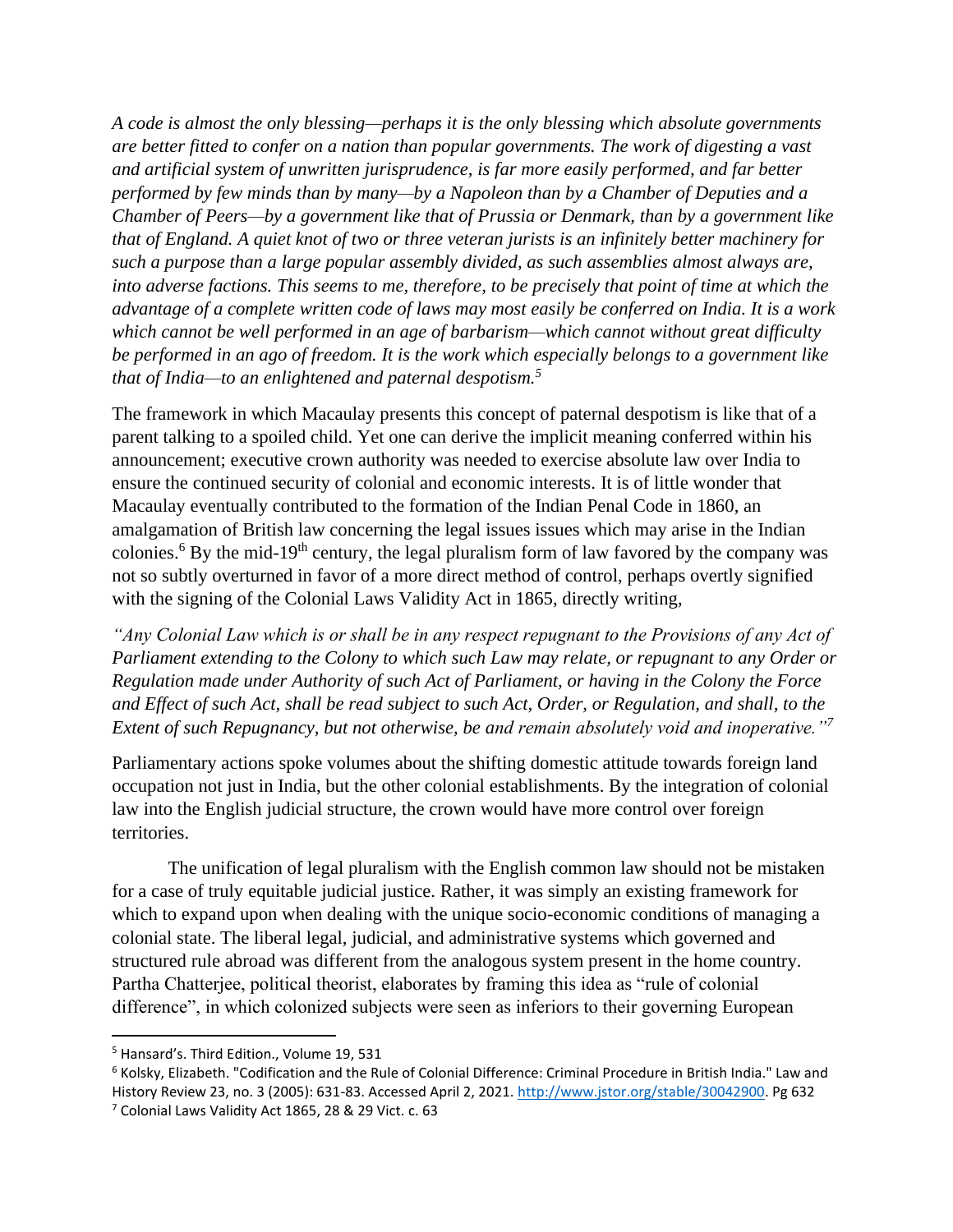counterparts, and as such, requires a specific subsection of judicial law to treat them with.<sup>8</sup> On February 28, 1866, the wife of Lieutenant Ashton Brandreth left her house in the frontier city of Kohat accompanied by four of her Hindu servants. Suddenly, a man approached and fired a double-barreled pistol at Mrs. Brandreth. The bullet passed across her collarbone and through the front of her neck, sparing her serious injury. The assailant in question was a Muslim man named Summad, who had admitted to the courts that he simply wished to injure a European officer. Subsequent interrogation revealed that the man was of sound mind and was not under the influence of narcotics.<sup>9</sup> Peshawar Division Commissioner J. R. Becher reviewed the trial proceedings, remarking: "The fierce fanaticism directed against the lives of the ruling race of India is a special danger of this frontier, and one which requires to be taken into account in determining punishment."<sup>10</sup> Becher sentenced Summad to death and authorized his execution. What drew this case to attention is the extralegal measures employed in this sentence. Becher exceeded both the maximum legal punishment for the crime of attempted murder and his judicial authority by failing to request confirmation for the death sentence from the Punjab Chief Court. Though he had overstepped his boundaries, instead of condemnation from the Indian government, the bureaucracy agreed with the local Punjab government that special legislation was needed to deal with similar offences in a swifter and more severe fashion than the previous Penal Code allowed.<sup>11</sup>

Punjab, being a frontier region within the British presence within India, was synonymous to the concepts of violence and turbulence under colonial occupation. By 1867, sixteen Europeans had been killed or badly wounded by native inhabitants on India's northwest frontier. India's serving viceroy at the time, John Lawrence, contended that murderous attacks on Europeans must be responded to in an overwhelmingly forceful response to teach the people a "lesson of obedience."<sup>12</sup> This warlike nature of frontier security prompted the inquiry and adaption of the, "An Act for the Suppression of Murderous Outrages in Certain Districts of the Punjab", or the Murderous Outrages Act in 1876. This law created a new legal category of persons within the Indian legal system labelled as the fanatic. Such individuals were deprived of many of the rights and procedures provided for in the British-Indian Penal Codes, including the right to legal counsel, the right to have a capital sentence confirmed by a higher tribunal, the right to appeal a conviction, and formal rules of evidence. No juries were allowed for cases convicted of this nature. Instead, the accused was tried by a tribunal consisting of a commissioner and two other executive officers with full magisterial powers.<sup>13</sup> By effectively recognizing the sense of fear and desire for revenge these sorts of attacks inspired in the local

<sup>8</sup> Partha Chatterjee, The Nation and Its Fragments: Colonial and Postcolonial Histories (Princeton, N.J., 1994), 10. <sup>9</sup> Captain G. Shortt, Officiating Deputy Commissioner, Kohat, to Secretary to Punjab Government, March 1, 1866, India Office Records, British Library, London, L/PS/543, Collection 51/2.

<sup>&</sup>lt;sup>10</sup> Kolsky, Elizabeth. "The Colonial Rule of Law and the Legal Regime of Exception: Frontier "Fanaticism" and State Violence in British India." The American Historical Review 120 (2015): 1218-1246. Pg. 1218

<sup>&</sup>lt;sup>11</sup> Condos, Mark. "Licence to Kill: The Murderous Outrages Act and the Rule of Law in Colonial India, 1867-1925." Modern Asian Studies 50, no. 2 (2016): 479-517. doi:10.1017/S0026749X14000456. Pg. 480-482

 $12$  Viceroy John Lawrence, October 11, 1866, National Archives of India, New Delhi, Foreign/Judicial (A) Proceedings/March 1867, nos. 12–14, 17.

<sup>&</sup>lt;sup>13</sup> Kolsky, Elizabeth. "The Colonial Rule of Law and the Legal Regime of Exception: Frontier "Fanaticism" and State Violence in British India." The American Historical Review 120 (2015): 1218-1246. Pg. 1221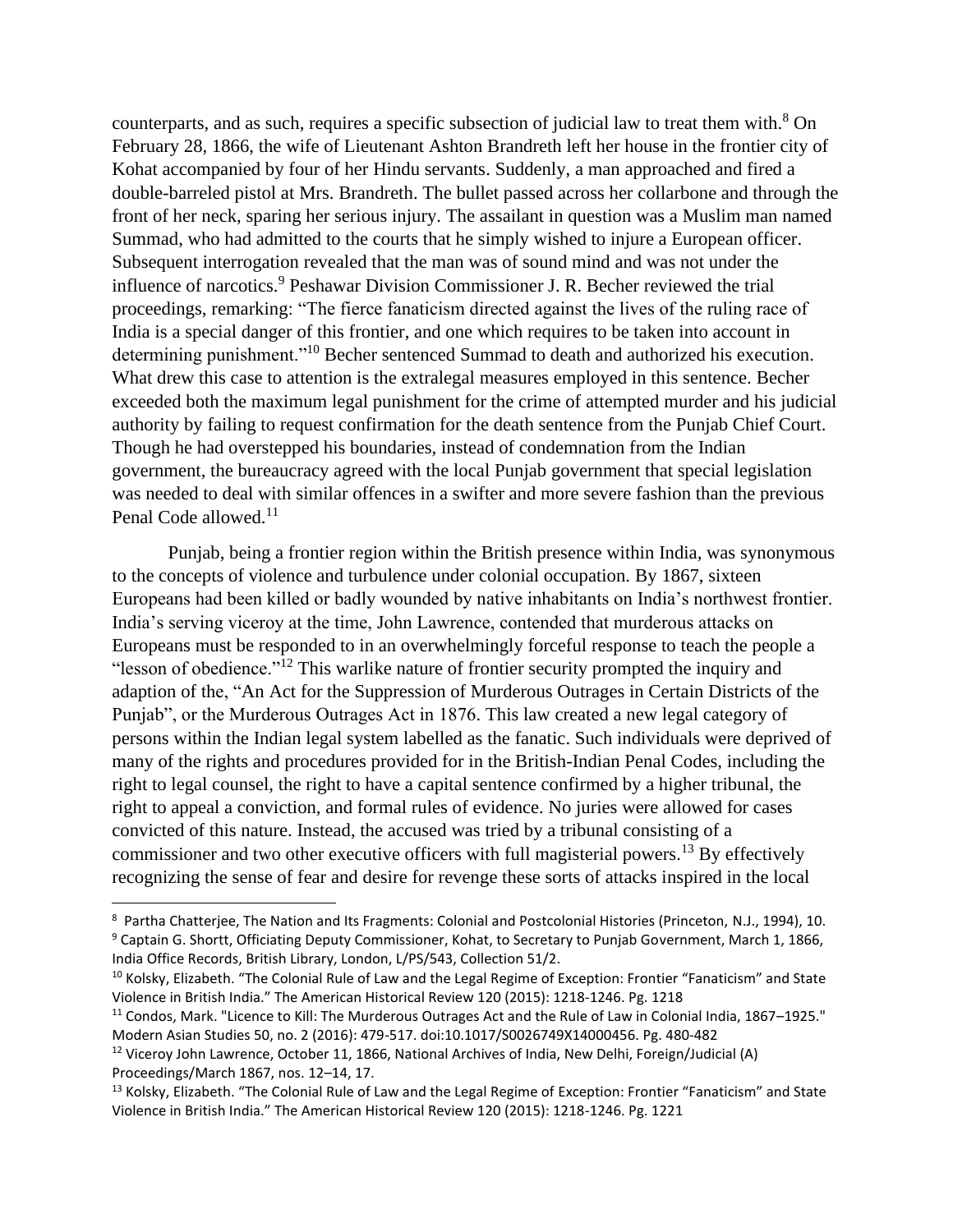British population along the frontier, authorities were able to capitalize on these sentiments and justify them through legislation. In effect, the law was being used to justify the enforcement of a pervasively brutal criminal culture of colonial punishment to those who were seen in infraction of this law. Notably there were aspects of psychological deterrence embedded into the act, as the bodies of those classified as Fanatics would be cremated under the judicial responsibility of the act. A known Muslim tradition is the burial of their dead; burning was designed to exploit what the British saw as a cultural vulnerability on Muslims that this action would destroy the soul, and therefore prevent the fanatic from ascending to Heaven as a reward for their actions.<sup>14</sup> In effect, this law was less about the equity of justice and law, and more of a wartime deterrence in order to preserve colonial stability within chaotic fringe regions.

Another faucet regarding the instatement of Indian colonial law concerned the economics of the empire. During the transition to authoritative colonialism within India in the second half of the eighteenth century, the East India Company's approach to labor contracting was driven by the need to obtain labor by whatever means. Of course, it is necessary to remember, that as a company, the less of a wage paid to a laborer was in effect a profit gained on the sales of processed goods. One historian of Madras discusses the breadth of work required to be done; workers were needed for domestic chores, for transportation services, and for the army.<sup>15</sup> The most discussed labor policy during early nineteenth century was, unfortunately, slavery. While certain jobs could not be given to the enslaved due to the lack of trust; specially warden, guard, and soldiery duties, other positions could be filled as such. The company's attitude to slavery was cautious and varied across time and space, with numerous external factors at play influencing their final decision. These included the intention to uphold Hindu and Muslim law under their legal pluralist methodology, which led to the conclusion that slavery was permitted. Early court decisions that translated this into legal practice were primarily concerned that tax collection might be undermined if landowners' rights to slaves' labor were eliminated. <sup>16</sup> It can be presumed then, that the company in India was not eager or proactive in seeking to eliminate slavery so long as it was socially and judicially justifiable with local customs. This opportunistic interpretation of local labor statures foreshadows the eventual instatement of labor laws under the English code to compliment economic gains.

Domestically within England, a stronger and growing abolition movement had started to grip the nation by the early  $19<sup>th</sup>$  century, and the context of using those legally marked as slaves was seen to be morally reprehensible. The sincerity of that promise is called to question, as indentured servants were perhaps slaves in all but name. Consider the implementation of regulatory labour laws within England, such as the Master and Servant Acts, which judicially governed the employer-employee relations within the  $18<sup>th</sup>$  and  $19<sup>th</sup>$  centuries. Notably, the Master and Servant Act of 1823 specifically addressed the ability to utilize penal sanctions regarding

<sup>&</sup>lt;sup>14</sup> Condos, Mark. "Licence to Kill: The Murderous Outrages Act and the Rule of Law in Colonial India, 1867–1925." Modern Asian Studies 50, no. 2 (2016): 479-517. doi:10.1017/S0026749X14000456. Pg.510-514

<sup>&</sup>lt;sup>15</sup> R. Ahuja, "The Origins of Colonial Labor Policy in Late EighteenthCentury Madras," International Review of Social History 44, no. 2 (1999): pg. 159–95

<sup>&</sup>lt;sup>16</sup> Kumar, D., ed. The Cambridge Economic History of India. Vol. 2, 1757–1970. Cambridge: Cambridge University Press, 1983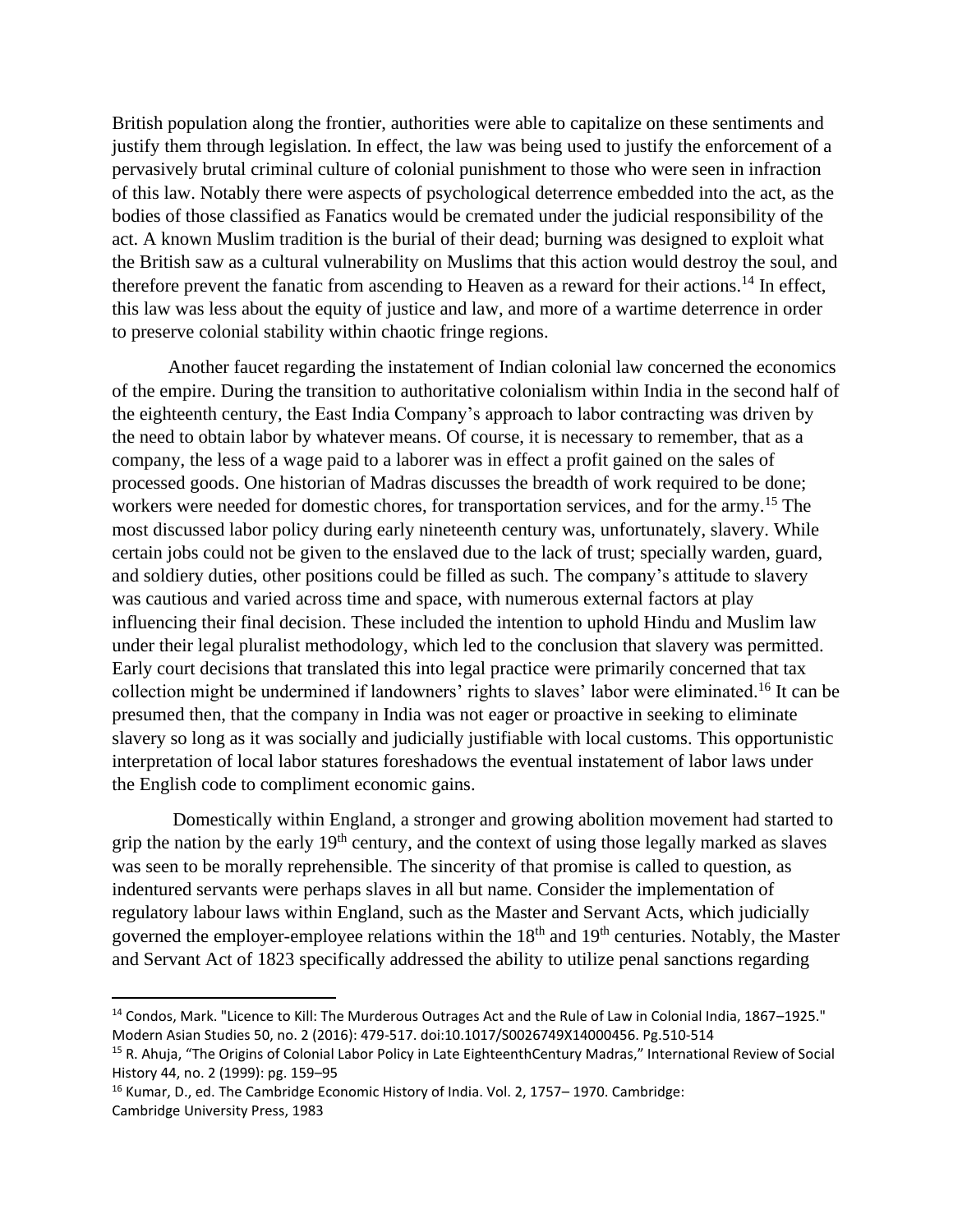breaches of contract; a worker in breach of contract could be imprisoned for three months of hard labor.<sup>17</sup> The act itself was eventually repealed in 1875 due to mounting political pressure from the labor movement. Considering this context, it is not surprising to see British-Indian law contain similar legislation following the codification of English legislative and legal practices. The Employers and Workmen Disputes Act of 1860 was passed after a violent dispute between European railway contractors and their workers in Bombay had occurred over wages and safety. The act allowed magistrates to summarily decide cases and allowed for imprisonment of the workers for up to two months.<sup>18</sup> While this act was limited to railways, canals, and other public works, it did have a more widely used predecessor in the Workman's Breach of Contract Act in 1859, which allowed three months of imprisonment. The 1859 Breach of contract act was subsequently extended and employed within a wide range of locations in colonial India and was extensively used in the plantations as a form of regulation for menial labour.<sup>19</sup>

The integration of indentured servitude into plantations arises from the mercantile nature of tea. A historical case study in the Brahmaputra Valley in the province of Upper Assam provides ample insight into the nature of using colonial labour law to ensure optimal productivity. Assam was sparsely populated but had tracts of land suitable for tea plantations. Local labourers, however, did not find the concept of the agrarian toil on a British plantation particularly thrilling, leading to much of the labor being imported in from adjacent provinces to meet the labour demands. The isolated nature of the province meant that usually a down payment of a year's worth of wages were given.<sup>20</sup> The issue which arose from this long-distance recruitment was the breach of contract, in which the new arrivals would simply abstain from work or seek out other opportunities. "The planter declares that he imports laborers into the province at a very great expense and that as soon as they arrive they refuse to work or leave service; that the punishment for desertion is slight and carries with it release from all engagements and that therefore the laborer willingly incurs the liability to punishment in the hope of being set free from the contract."<sup>21</sup> In response to the rise of similar complaints, the Bengal Act VI was instated. This was notably extraordinary, as it was one in a series of Special Acts applicable only in Assam. The law stipulated that the employer could privately arrest the worker on breach of contract and only subsequently approach a magistrate. It is important to point out that the privilege of a private arrest was also seemingly justified on the grounds that, in this sparsely populated area, magistrates were not always quite easy to find. While this privilege for the Assam tea planter was eventually withdrawn, it was only done so in  $1908<sup>22</sup>$  From a modern reflection. the primary purpose of the Special Act, especially the extrajudicial ability to

<sup>&</sup>lt;sup>17</sup> R. J. Steinfeld, Coercion, Contract and Free Labor in the Nineteenth Century (Cambridge: Cambridge University Press, 2001)

 $18$  Roy, Tirthankar, and Anand V Swamy. 2016. Law and the Economy in Colonial India. Vol. 10. Chicago, IL: University of Chicago Press. Pg.108

<sup>19</sup> Ibid., pg. 109

<sup>20</sup> Ibid., Pg.110

<sup>&</sup>lt;sup>21</sup> P. Griffiths, The History of the Indian Tea Industry (London: Weidenfield and Nicholson, 1967), pg. 269. <sup>22</sup> Roy, Tirthankar, and Anand V Swamy. 2016. Law and the Economy in Colonial India. Vol. 10. Chicago, IL: University of Chicago Press. Pg.111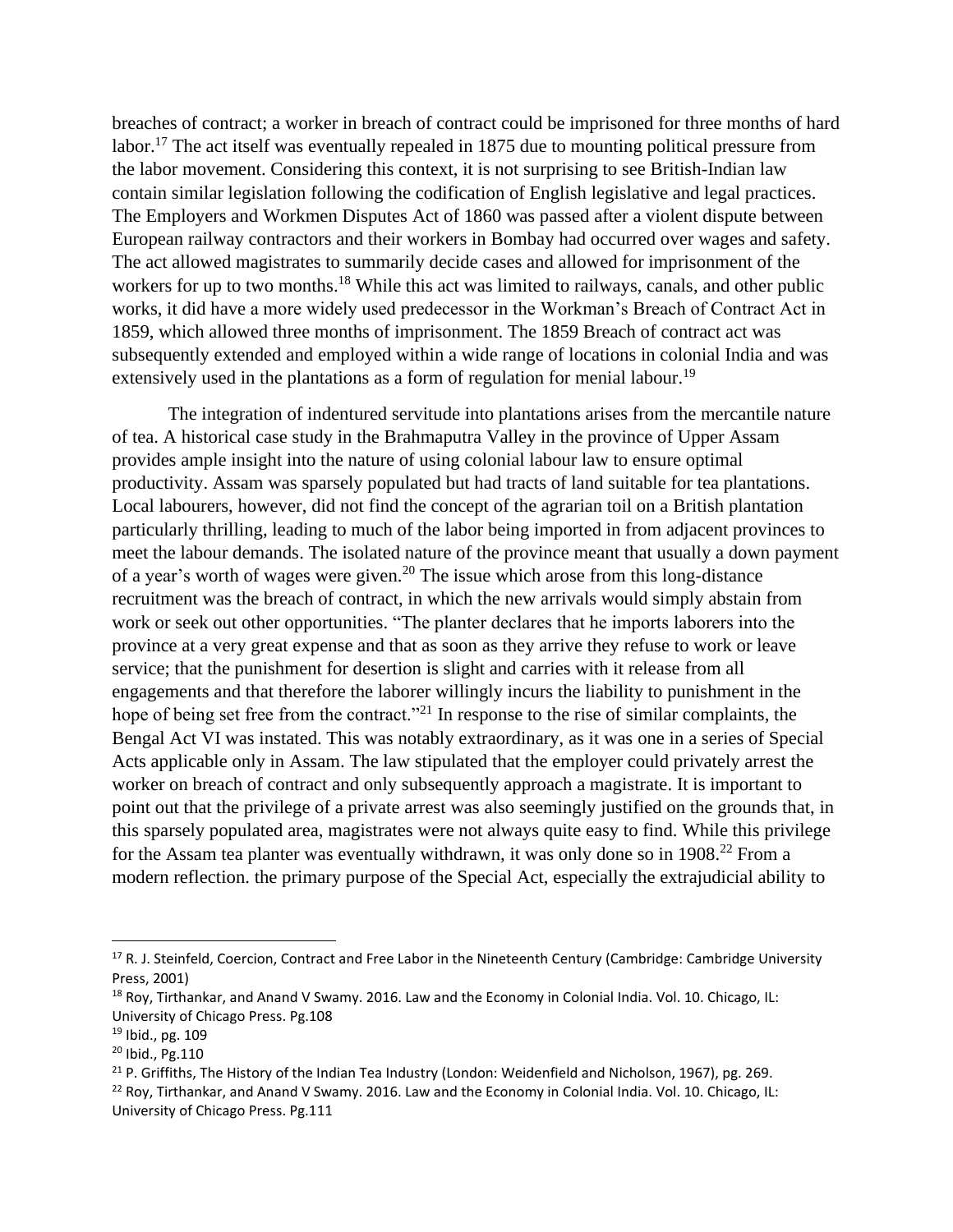privately arrest contract breachers without warrant, was to protect the up-front investment in recruiting costs, a sort of legal protectionism on the economics of the empire.

The rule of law in colonial India was about finding new ways of regulating and making the exercise of sovereign power more omnipresent. The enforcement of this adaptable colonial law ensured that the indigenous subjects under the crown would be severely punished for their transgressions against Imperial colonial interests while simultaneously preserving a façade of judicial righteousness. While the initial adoption of legal plurality had served the East India Company's small-scale interests, only a nationally codified implementation of English law would be sufficient to bring India under a supposed paternalistic authoritarian government. This concept extends onto both that of deterrence of violent crime against the British government, but also into the preservation of an economic status quo which was beneficial to the economics of the colonial establishment. The interpretation of colonial law in India in the late 18<sup>th</sup> and 19<sup>th</sup> centuries can be seen the velvet glove around the iron fist of imperial rule.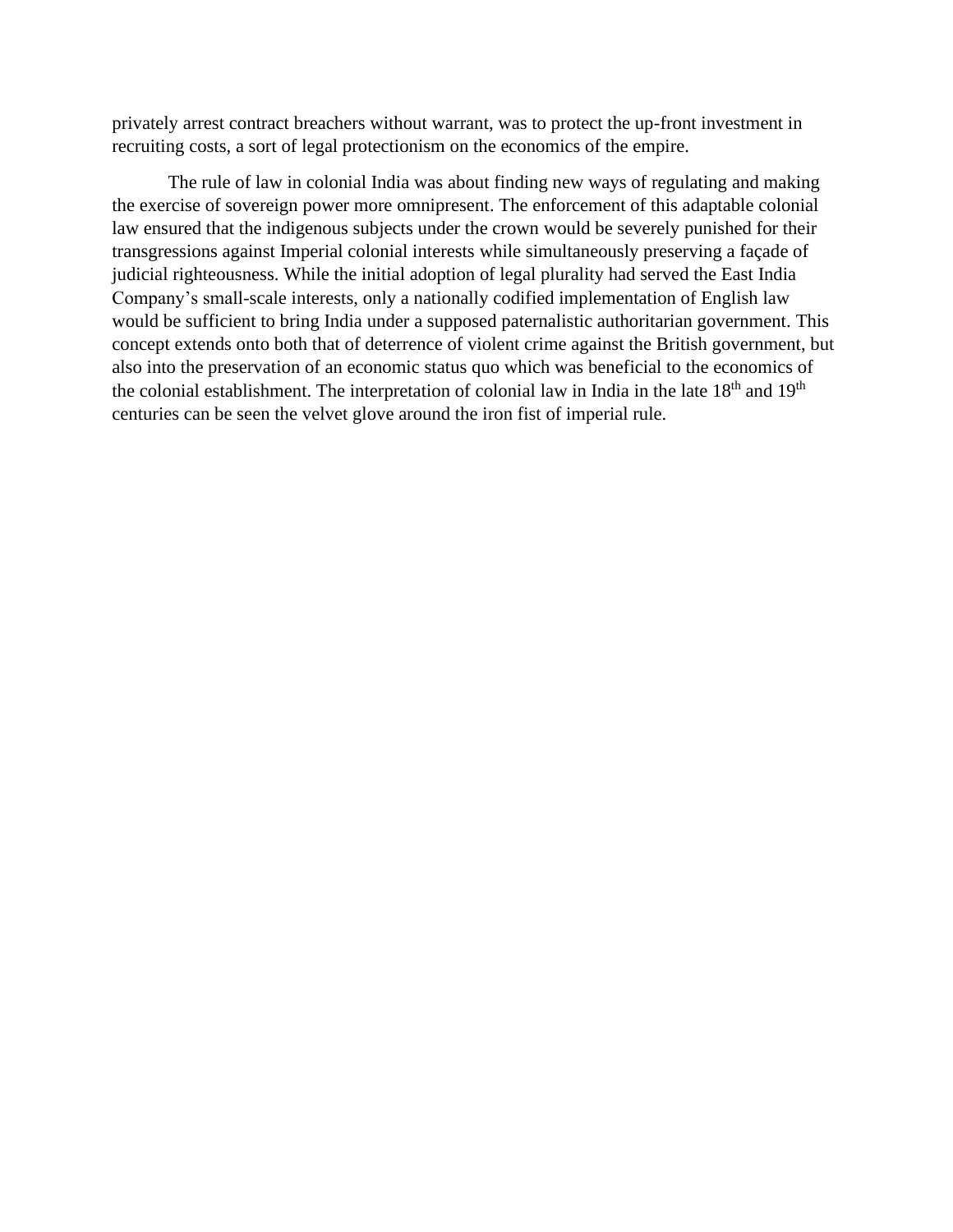Bibliography:

Benton, Lauren A. Law and Colonial Cultures: Legal Regimes In World History, 1400-1900. Cambridge: Cambridge University Press, 2004. https://hdl-handlenet.proxy1.lib.uwo.ca/2027/heb.30961. EPUB.

Captain G. Shortt, Officiating Deputy Commissioner, Kohat, to Secretary to Punjab Government, March 1, 1866, India Office Records, British Library, London, L/PS/543, Collection 51/2.

Colonial Laws Validity Act 1865, 28 & 29 Vict. c. 63

Condos, Mark. "Licence to Kill: The Murderous Outrages Act and the Rule of Law in Colonial India, 1867–1925." Modern Asian Studies 50, no. 2 (2016): 479-517. doi:10.1017/S0026749X14000456.

East India Company Act 1784, 24 Geo. 3 Sess. 2 c. 25

Government of India Act 1858, 21 & 22 Vict. c. 106

Kumar, D., ed. The Cambridge Economic History of India. Vol. 2, 1757– 1970. Cambridge: Cambridge University Press, 1983

"A Speech Delivered in the House of Commons on the 10th of July 1833," in Lord Macaulay, *The Miscellaneous Writings and Speeches of Lord Macaulay* (London: Longmans, Green & Co., 1889)

Hansard's. Third Edition., Volume 19, 531

Kolsky, Elizabeth. "Codification and the Rule of Colonial Difference: Criminal Procedure in British India." Law and History Review 23, no. 3 (2005): 631-83. Accessed April 2, 2021.

Kolsky, Elizabeth. "The Colonial Rule of Law and the Legal Regime of Exception: Frontier "Fanaticism" and State Violence in British India." The American Historical Review 120 (2015): 1218-1246. Pg. 1218

[http://www.jstor.org/stable/30042900.](http://www.jstor.org/stable/30042900)

Partha Chatterjee, The Nation and Its Fragments: Colonial and Postcolonial Histories (Princeton, N.J., 1994),

P. Griffiths, The History of the Indian Tea Industry (London: Weidenfield and Nicholson, 1967)

R. Ahuja, "The Origins of Colonial Labor Policy in Late EighteenthCentury Madras," International Review of Social History 44, no. 2 (1999)

R. J. Steinfeld, Coercion, Contract and Free Labor in the Nineteenth Century (Cambridge: Cambridge University Press, 2001)

Roy, Tirthankar, and Anand V Swamy. 2016. Law and the Economy in Colonial India. Vol. 10. Chicago, IL: University of Chicago Press. Pg.108